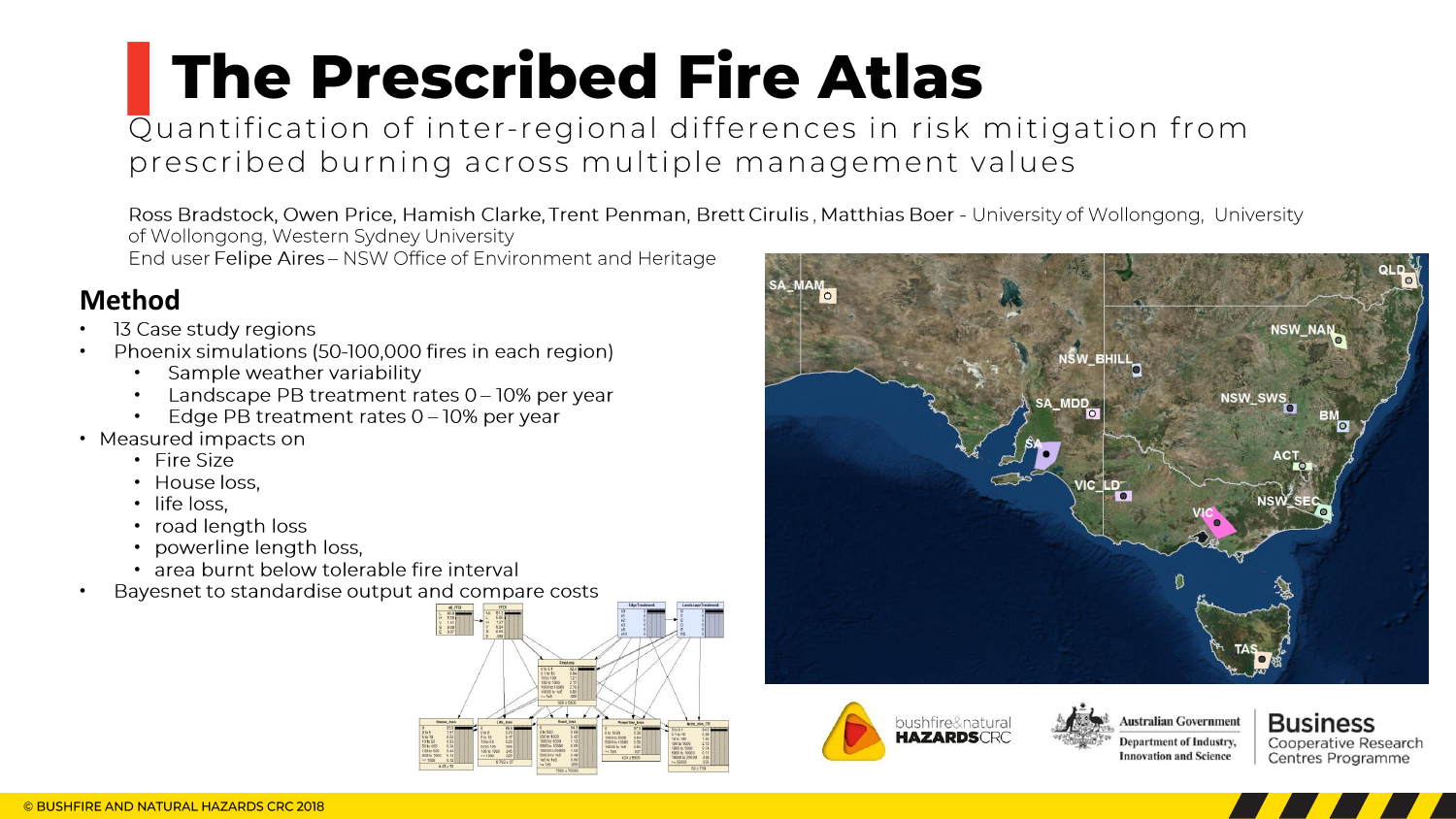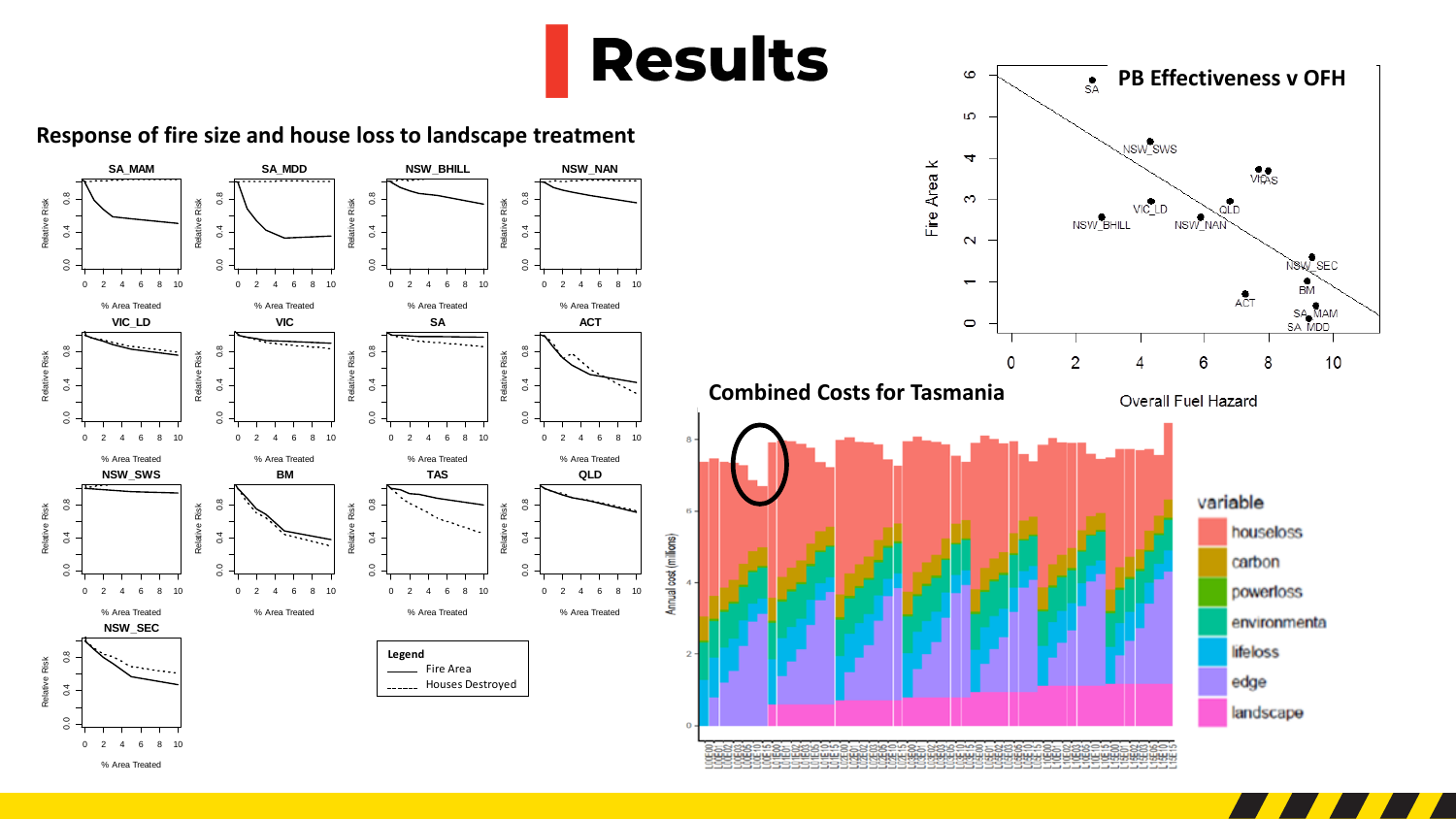## **The Prescribed Fire Atlas**

What do we want in it? Some ideas:







© BUSHFIRE AND NATURAL HAZARDS CRC 2016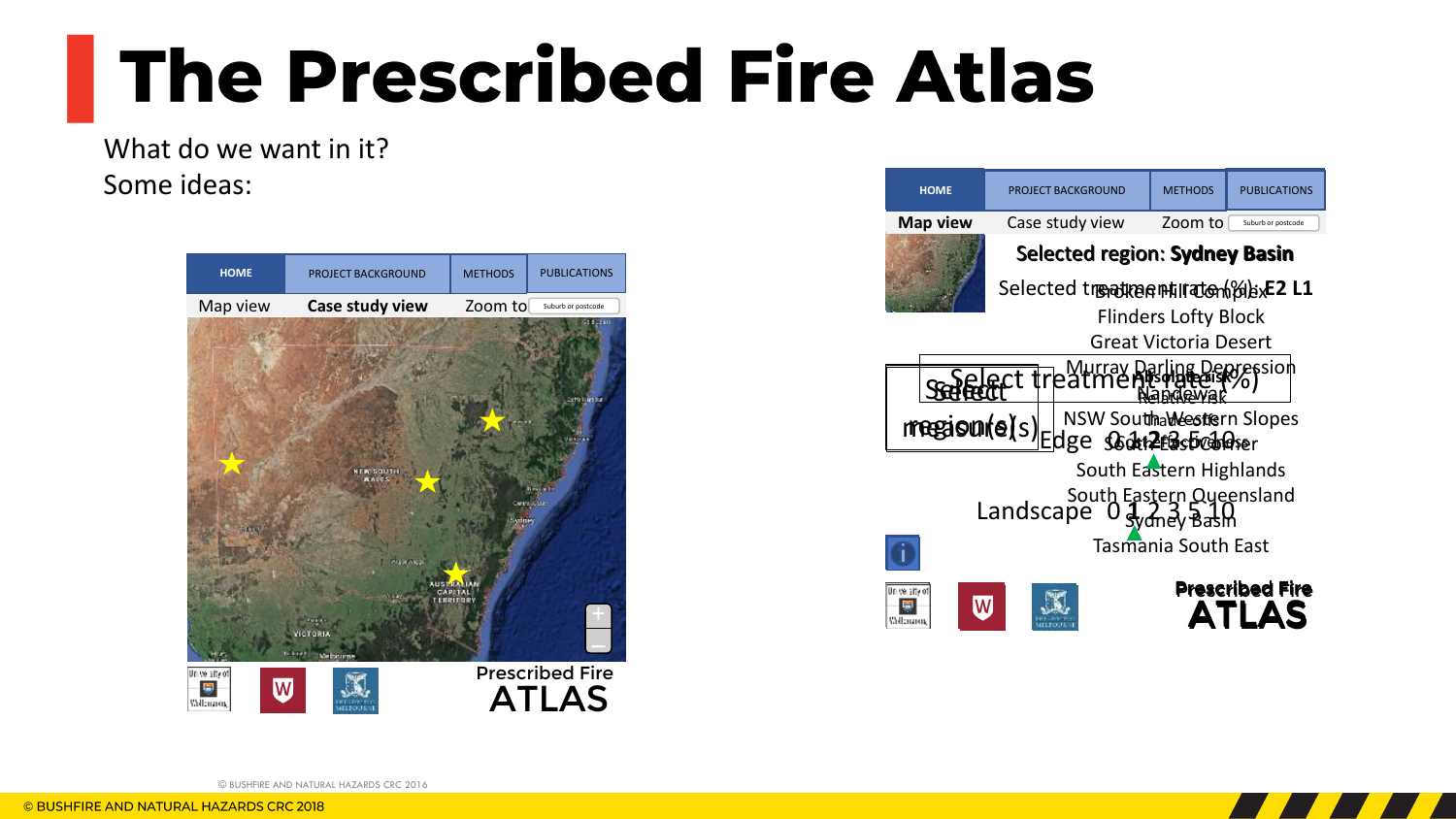## ▌**Applying lessons from a comparative analysis of prescribed burning effectiveness at risk mitigation for NSW NPWS**

- Creating an internal process to disseminate the research results through the operational arm of NPWS
- Webinar targeted personnel
	- Assemble a team of users to test the product
	- Consolidate agency feedback
	- Support the Atlas
	- Connections with other research projects within OEH
- Internal process to move from supported product to being part of planning process and Fire Management Manual

NATURAL HAZARDS CRC 2016